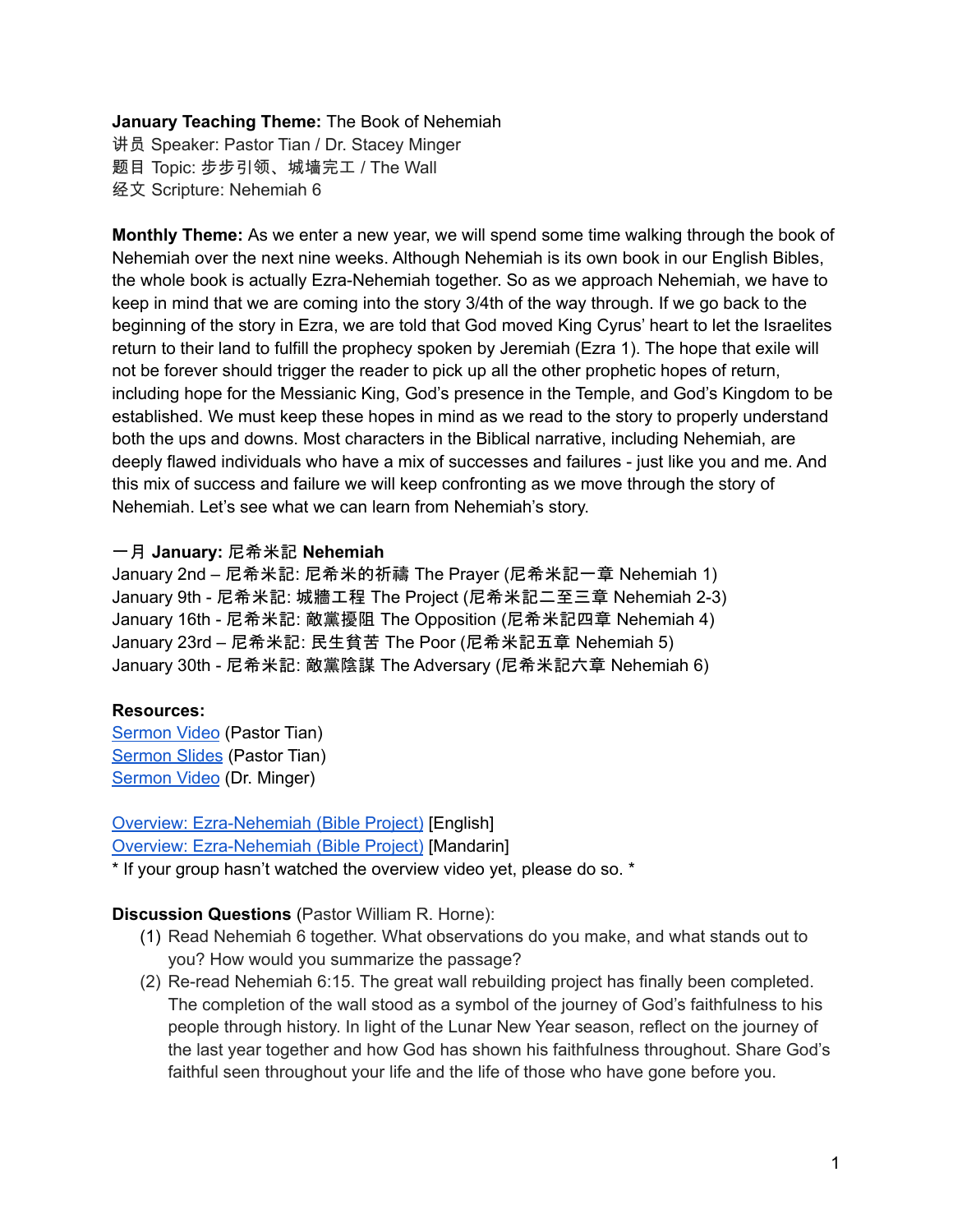- (3) Nehemiah remained steady and endured over the long haul to rebuild the walls. What does it look like for us to walk in a "long obedience" to God? What challenges do we face to walk with a "long obedience in the same direction"? ("long obedience" speaks to endurance on the journey to follow after Jesus.)
- (4) Read 1 Peter 2:4-6. What does it mean to you that we are "living stones" built up together with Christ as our cornerstone?
- (5) Read Psalm 126 together. The Lord has done great things! What are some of the great things we have seen the Lord do that we should rejoice in entering this new year? Spend extra time this week to rejoice together, celebrate what God has done, and pray prayers of thanksgiving with one another.

# **Discussion Questions** (Pastor Tian):

- 1. 通过6:2-4,5-9和10-14节,仇敌分别用什么方式和计谋攻击尼希米?最后,尼希米是如何 应对这些攻击的?这对我们有什么提醒? Based on Nehemiah 6:2-4, 6:5-9, and 6:10-14, what methods and schemes did Nehemiah's enemies use to attack him? How did Nehemiah respond to these attacks in the end? What can we learn from these passages?
- 2. 相对于2章和4章,6章主要记载仇敌对尼希米,属灵领袖的攻击。如果神家属灵领袖软弱/ 跌倒/失败了,会对教会有何影响?今天你将计划如何为教会的牧者祷告,成为他/她属灵 的支持和帮助?Relative to Nehemiah 2 and 4, Nehemiah 6 described how the enemies attacked Nehemiah, the spiritual leader. If the spiritual leader of the House of God fell behind/fell/failed, what effect would this have on the church? How do you plan to pray for the pastor of the church and become his or her spiritual support and help?

# **Important Notes** (Pastor William R. Horne)**:**

Notes on Q1: As you read through this chapter, make sure you recall the context from both the [Monthly](https://docs.google.com/document/d/1kdIsb1XcIs7gpJh6mmgzNf6Jnqwm4iO9jFQe6U3OtNY/edit#bookmark=id.ldbe2mqdl12r) Theme section and the **Bible [Project](https://docs.google.com/document/d/1kdIsb1XcIs7gpJh6mmgzNf6Jnqwm4iO9jFQe6U3OtNY/edit#bookmark=id.d2puhpmovfox) video**. Context is key to understanding the movements of the story.

Notes on Q3: Our culture and society are obsessed with instant gratification and quick fixes, but the journey of walking with God is a long journey that calls for endurance - continuing the trek to look more like Jesus each day. "We are called to be pilgrims whose heart is set on the Lord himself. We are called to be pilgrims who walk in a long obedience in the same direction." We are pilgrims on a journey to look more like Jesus. Each day we must strive to move closer and closer to God, lest we lose our way and like Israel, who walked in long disobedience - being shaped by the narrative of the world.

Here is the book by Eugene Peterson that Dr. Minger referred to - A Long [Obedience](https://www.ivpress.com/a-long-obedience-in-the-same-direction) in the Same [Direction](https://www.ivpress.com/a-long-obedience-in-the-same-direction)

Notes on Q4: We are being built together as a spiritual house with King Jesus as our strength and foundation. The Church of Jesus Christ is called to be a unified spiritual house being built up with us as living stones. When we know that this journey is done together in community with Jesus as our anchor, we are empowered to walk in that "long obedience," faithful to King Jesus